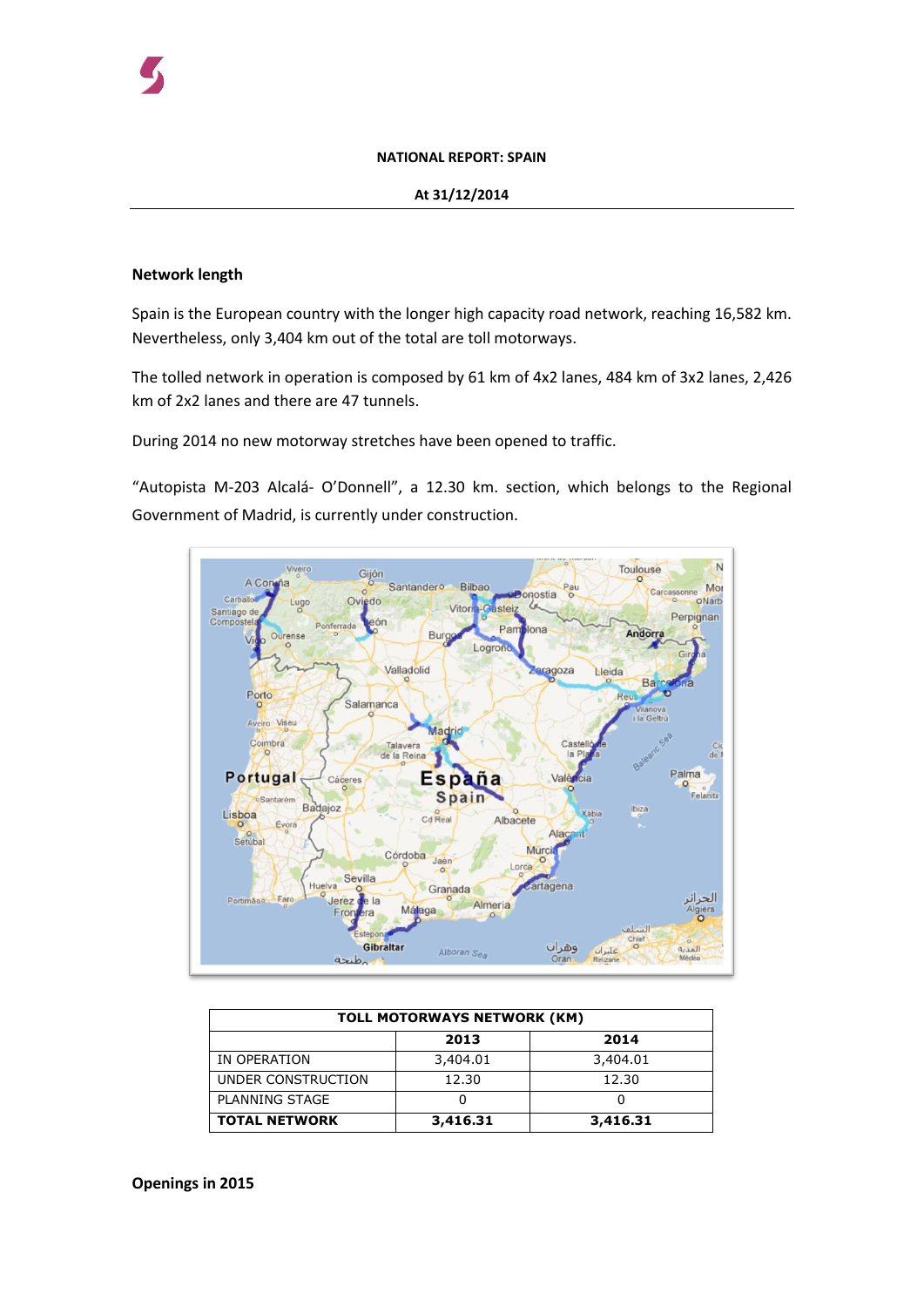No new toll motorway is expected to be opened in 2015.

### **Investments**

No investments have been faced during 2014 for the construction of new motorways. Nevertheless, the concessionaire companies have invested in the existing network 5,191 million euros.

It is estimated that the fiscal return of the whole sector reached 42.9% of the incomes.

### **Financing**

Bank financing is the most extended mechanism to finance toll concessions. Nevertheless, some companies have issued bonds to get additional financing.

Private funds are also interested in infrastructure concessions and recently some of them have bought shares of different Spanish companies.

Even though it is not very common, some companies profit of participative loans granted by the Central Administration.

## **Traffic**

After 6 years of negative traffic, 2014 is the first year recording positive figures. The Average Daily Traffic, of those vehicles paying a toll, was 14,158, a 1.72 increase compared to 2013.

| Toll paying vehicles | 2013   | 2014   | <b>VARIATION</b> |
|----------------------|--------|--------|------------------|
| ADT Light veh.       | 12,220 | 12,350 | 1.06%            |
| ADT Heavy veh.       | 1,697  | 1,808  | 6.49%            |
| ADT Total veh.       | 13,918 | 14,158 | 1.72%            |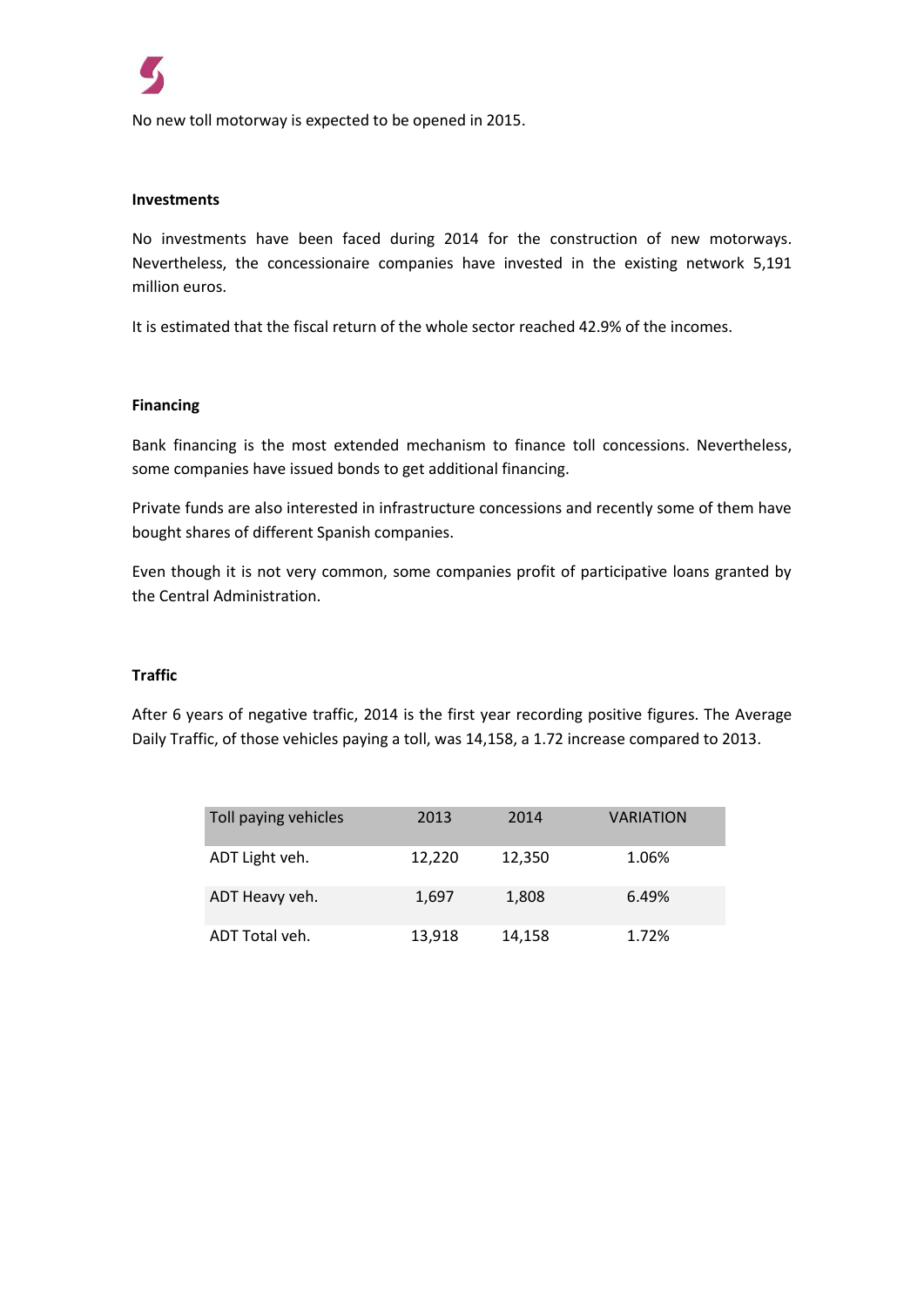

*N.B. ADT data shown on the key figures sheet refer to total vehicles, including those not paying a toll, as usual.* 

# **Tolling system and tolling technologies used**

In Spain tolls are collected manually, by credit or debit cards or by an electronic toll system (ETC).

The ETC is based on CEN 278 DSRC 5.8 GHZ technology. It is an interoperable system in use in all motorways under the commercial name of VIA-T.

Regarding the use of cards, most of concessions are performing on-line transactions and some of them are already adapted to EMV and PCI DSS standards.

Different ITS are deeply deployed in the toll motorway network. In order to increase the ITS equipment on our roads, toll concessionaire will participate on Arc Atlantique and MedTIS projects, both cover under the ITS Connecting Europe Facility call.

### **Toll rates**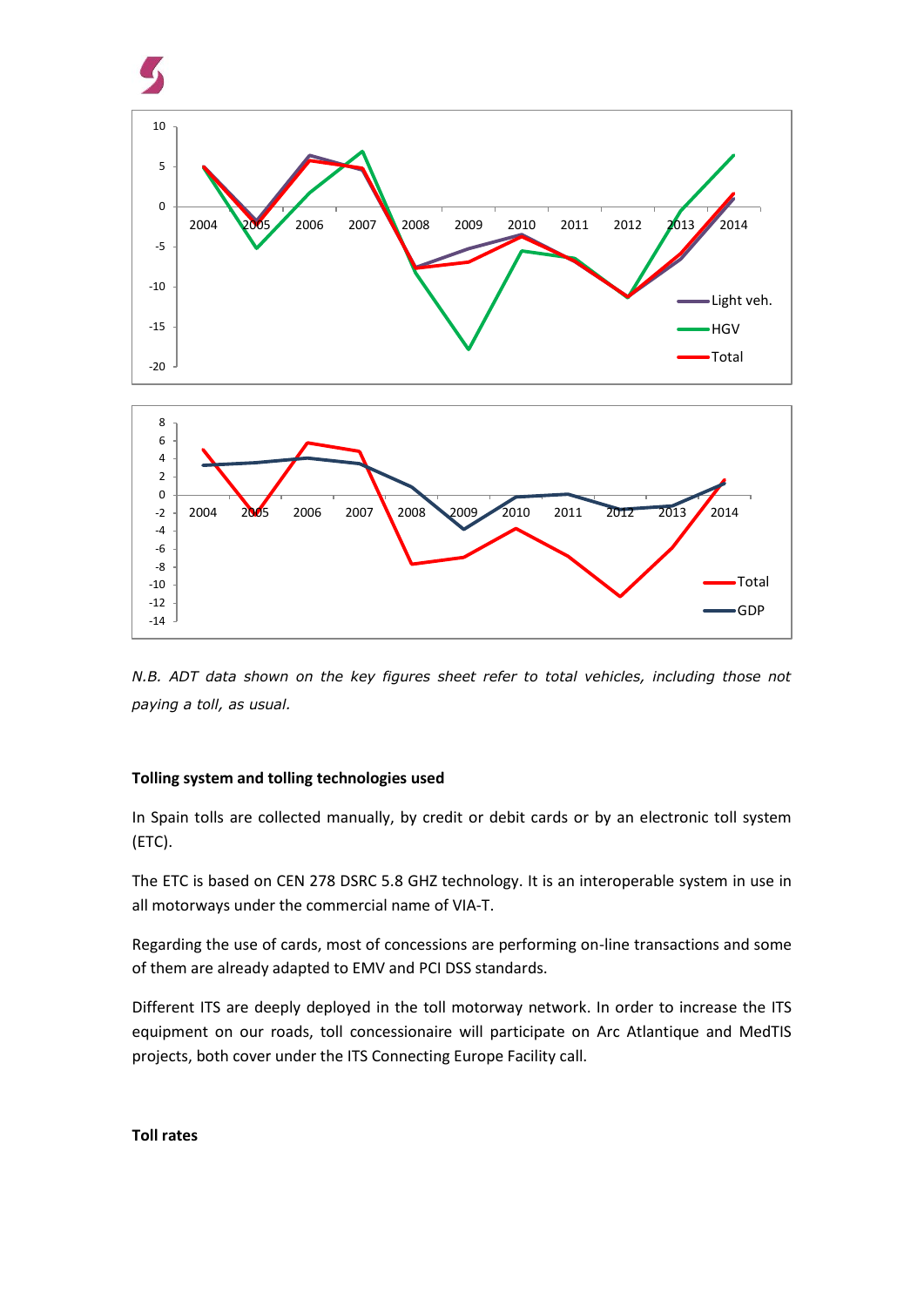

The Government's Central Administration, which awards most of the toll motorways in Spain, applies the system included in Law 14/2000 of December 28th. This system takes into account the average Cost of Living Index as well as the traffic levels recorded on the motorways. As a result of that, toll fees increased by 1.85% during 2014.

The rest of the awarding Governments, establish other tariffs review policies by solely taking into account a certain percentage of the Average Cost Living Index, except Catalonia that includes a correction factor to compensate previous discounts.

## **Revenues**

Toll concessionaire companies reached a net amount of revenues of 1,608.6 million euros (after commercial discounts plus subsidies from different Administrations). This turnover increase was due to the short increase of traffic levels.

## **Safety**

In 2014 tolled roads registered 105 less accidents and 17 less injured people than in 2013. However 3 more fatalities occurred in our motorways reaching the total number of 47 compared to 44 in the previous year. Nevertheless, taking into account the traffic data, the IF3 index (Fatalities/100 mill veh.hm) is still stable at 0.3.

In any case, toll motorways continue to be the safest roads in Spain, 4.2% % of the fatalities over total of the in inter-city networks took place in toll motorways.

Despite these figures, Spanish toll roads concessionaries are still committed to improve their road safety ratio. Special efforts should be done on attracting traffic from higher risky parallel roads.

|                      | Definition and method of<br>calculation | In number for one billion<br>kilometres travelled in<br>2014 | <b>Variation in</b><br>% in<br>2013/2014 |
|----------------------|-----------------------------------------|--------------------------------------------------------------|------------------------------------------|
|                      | <b>Seriously Injured: A</b>             | 1,528                                                        | $-1.0%$                                  |
| Personal injury rate | person who remains                      |                                                              |                                          |
|                      | hospitalized over 24 hours              |                                                              |                                          |
|                      | resulting from injuries                 |                                                              |                                          |
|                      | caused by a traffic                     |                                                              |                                          |
|                      | accident                                |                                                              |                                          |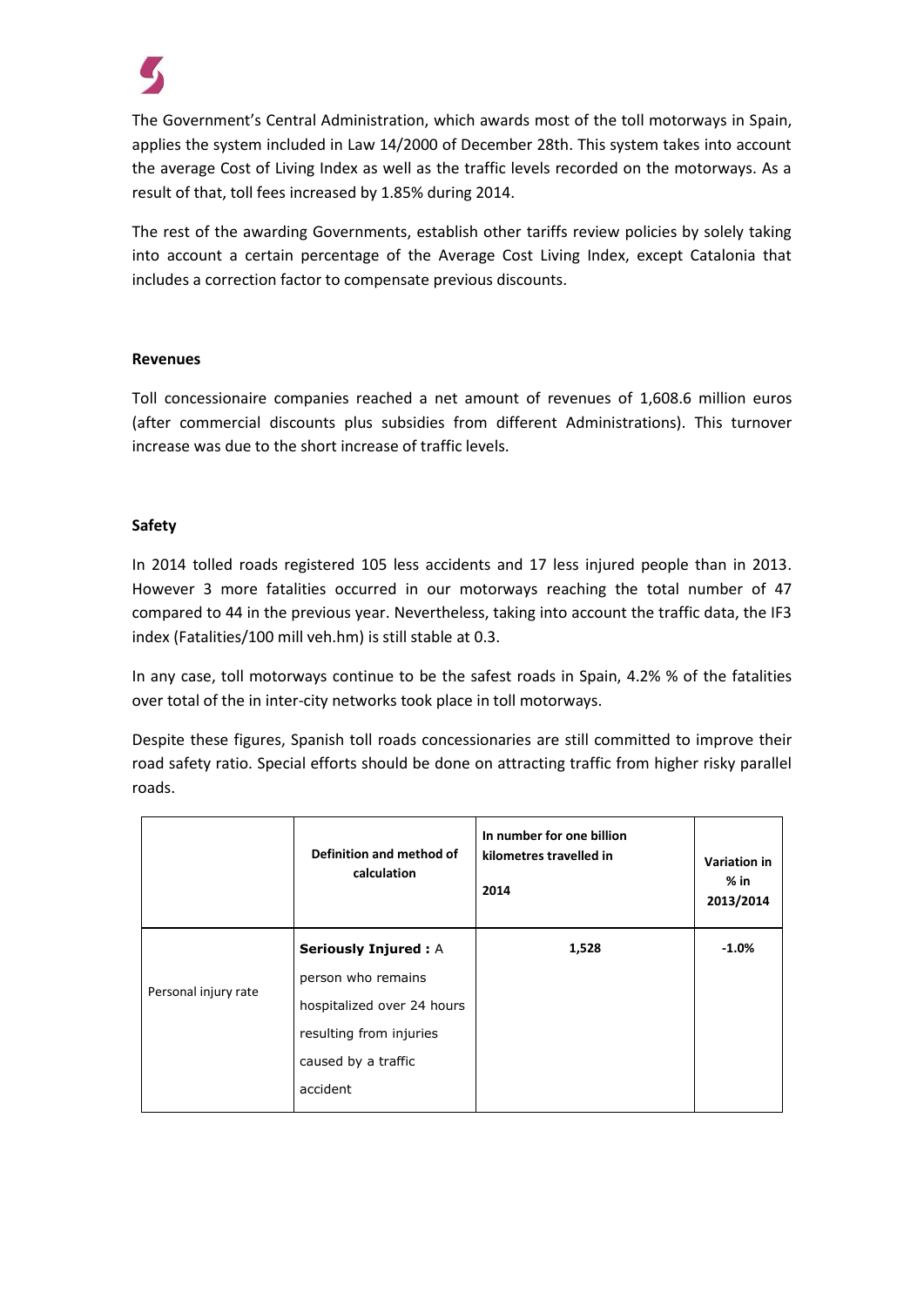

|                     | <b>Fatal accident: Accident</b> | 40 | 2.6% |
|---------------------|---------------------------------|----|------|
| Fatal accident rate | in which one or more            |    |      |
|                     | people are killed within the    |    |      |
|                     | subsequent 24 hours.            |    |      |
|                     | <b>Fatality:</b> A person who   | 47 | 6.8% |
| Rate of dead        | dies on the spot or within      |    |      |
|                     | the subsequent 30 days as       |    |      |
|                     | a result of a traffic           |    |      |
|                     | accident.                       |    |      |

|      | IF <sub>1</sub>                   | IF <sub>2</sub>          | IF <sub>3</sub>                | IG <sub>1</sub>        | IG <sub>2</sub>                   |
|------|-----------------------------------|--------------------------|--------------------------------|------------------------|-----------------------------------|
|      | Acc with vict/100<br>mill veh. Km | Vict/100 mill<br>veh. Km | Fatalities/100<br>mill veh. Km | Vict/Acc with<br>vict. | Fatalities/Acc with<br>fatalities |
| 2013 | 6,4                               | 10,9                     | 0,3                            | 1,7                    | 1.1                               |
| 2014 | 6,8                               | 10,6                     | 0,3                            | 1,6                    | 1.2                               |

## **Long-term forecasts and tendencies**

Spain has recovered its economy after a long crisis period. Banks and institutional investors are now willing to finance new projects and look for new opportunities.

Nevertheless, the investments on new toll motorways will be quite limited due to the fact that Spain already profits of a large high capacity road network and most of the big cities are linked by motorways or expressways. In this context, there are very few plans for building new toll motorway sections. The interconnection of logistics platforms (hubs, harbors…) and the maintenance of the existing non-tolled road network will be the hot topics in this field for the future.

Other concessions will have a higher development in the future, especially those related to social concessions (healthy, education…). Investments on water treatment should also be developed in the future.

**Significant actions already started (and/or to be achieved in 2014) and foreseen for 2015.**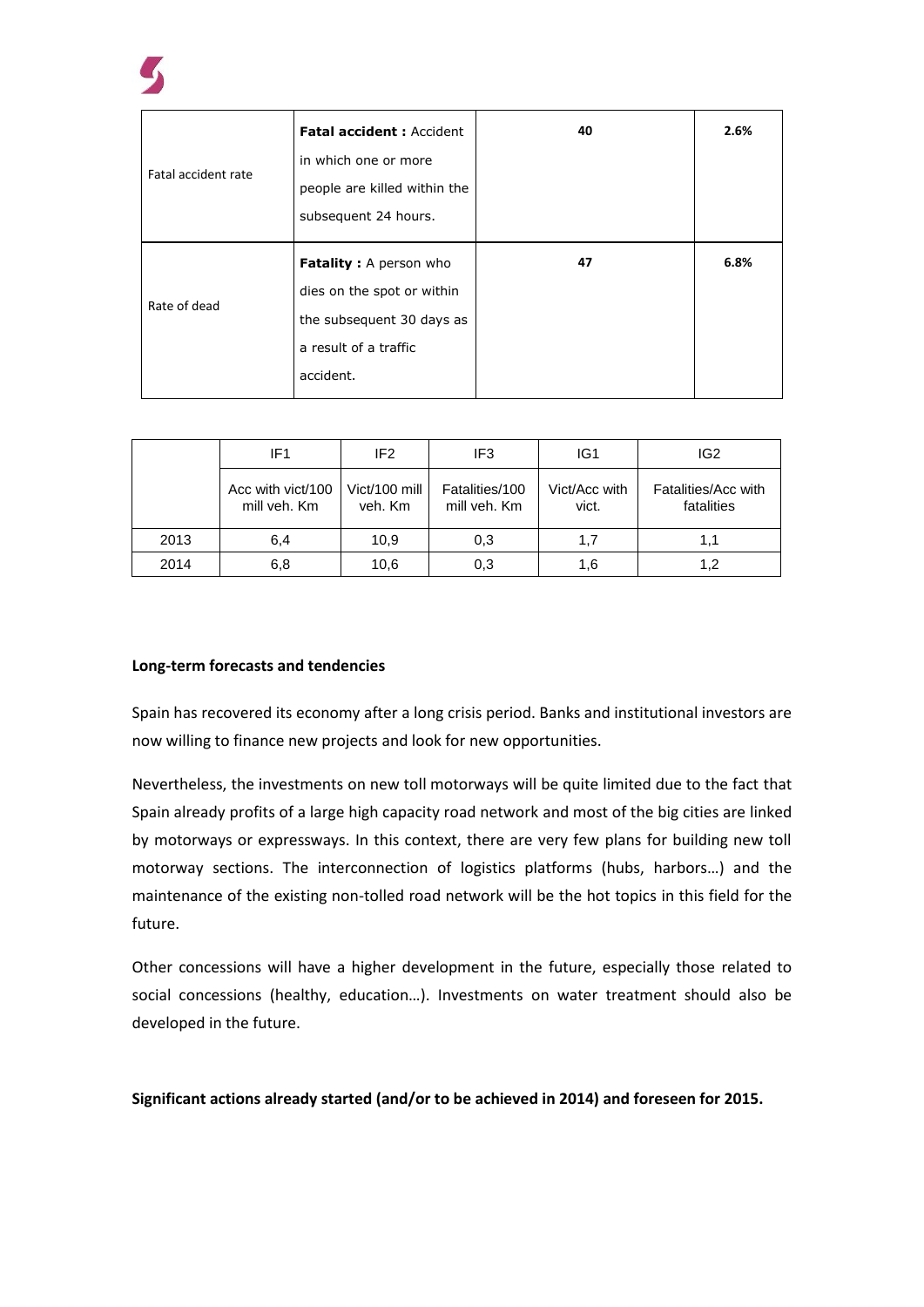

In March 2014, ASETA was integrated in SEOPAN, Spanish Association of Infrastructures Contractors and Concessionaires and represents all private Spanish toll concessionaires companies.

The Spanish ETC system, VIA-T, reached 3,094,711 million users in 2014, a 13.8% yearly increase. 41.3% of the total transactions are performed with this system, while 34.3% are collected by cards and 24.4% by cash.

In 2014 the interoperability process with Portugal has progressed enormously. In fact, at the end of the year, most of the VIA-T OBUs are already accepted in all Portuguese motorways. Via Verde Portugal OBUs are accepted in all Galician motorways and work is being done to achieve their acceptance to the rest of Spanish concessionaries.

During 2015, Regional and General elections will take place in Spain and new infrastructure schemes will certainly be launched.

In order to promote future concessions it is important to review our concession legal and fiscal framework and to correct inefficiencies that have been detected during the last years.

The focus should be in the revision of the risk allocation, the clear identification of a list of cases for implementing contract rebalances, the implementation of arbitration mechanisms and the effective and quick implementation of the legal obligations.

Another legal change will be the toll tariff revision scheme: the Government is planning to change the tariff revision system for future concessions. The new system will not be based on the Average Cost Living Index in order to avoid inflationist pressures but on some of the real costs supported by the companies.

The problem of 8 toll concessionaires in bankruptcy proceedings is still an issue to be solved and a clear message needs to be sent to national and international investors on the reliability of the Spanish concession system, to continue attracting private funds for future infrastructure projects.

Currently a possible ban on the circulation of trucks in parallel roads is under study. This will imply the obligation for trucks to circulate on the motorways in specific stretches in order to improve road safety, mobility and petrol consumption. Trucks drivers will pay 50% of the toll and the other 50% will be paid by the State.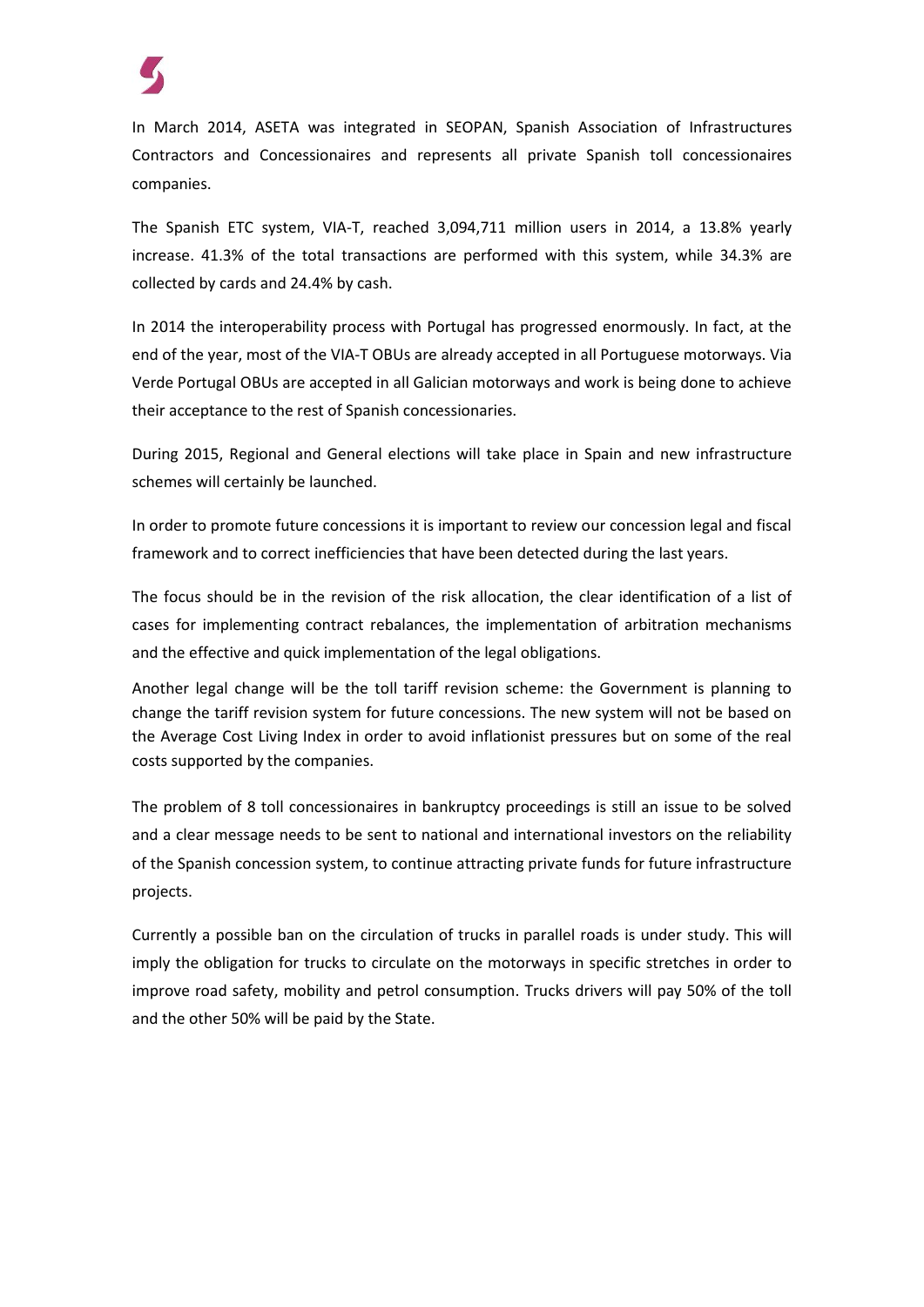

### **MAIN ASECAP KEY FIGURES**

| <b>Country: SPAIN</b>                                      | Indicate below how you calculate each                         | 2014 Figure |
|------------------------------------------------------------|---------------------------------------------------------------|-------------|
|                                                            | figure provided in the "2014" column                          |             |
| Network length (Km)                                        | Km financed by toll (includes non-tolled                      |             |
|                                                            | stretches financed by tolls collected in<br>other toll roads) | 3,404.01    |
|                                                            |                                                               | 2,426       |
| 2 x 3 lanes (Km)                                           |                                                               | 484         |
| 2 x 4 lanes (Km)                                           |                                                               | 61          |
| Number of km in construction                               |                                                               | 12.30       |
| Forecasts of opening motorways section                     |                                                               | 0           |
| Annual toll revenues* (in millions of Euros)               |                                                               | 1,608.60    |
| VAT % (Indicate the VAT % percentage to the toll revenues) |                                                               | 21%         |
| Permanent staff                                            |                                                               | 3,432       |
| Average daily traffic (light vehicles)                     |                                                               | 14,671      |
| Average daily traffic (heavy vehicles)                     |                                                               | 2,157       |
| Average daily traffic (total = light + heavy vehicles)     |                                                               | 16,828      |
| Total number of accidents                                  |                                                               | 4,553       |
| Number of personal injury accidents                        |                                                               | 982         |
| Number of dead                                             |                                                               | 47          |
| Fatality rate                                              | Fatal accident rate: Accident in which                        | 2.6%        |
|                                                            | one or more people are killed within the                      |             |
|                                                            | subsequent 24 hours. Fatality rate: A                         | 6.8%        |
|                                                            | person who dies on the spot or within                         |             |
|                                                            | the subsequent 30 days as a result of a                       |             |
|                                                            | traffic accident                                              |             |
| Kilometres travelled $(10^6 \text{ x km})$                 |                                                               | 7,241       |
| Number of toll transactions (Total)                        | Total                                                         | 421,415,334 |
| Number of toll transactions (light vehicles):              |                                                               |             |
| Number of toll transactions (heavy vehicles):              |                                                               |             |
| Number of toll stations                                    |                                                               | 240         |
| Number of toll lanes                                       |                                                               | 2,501       |